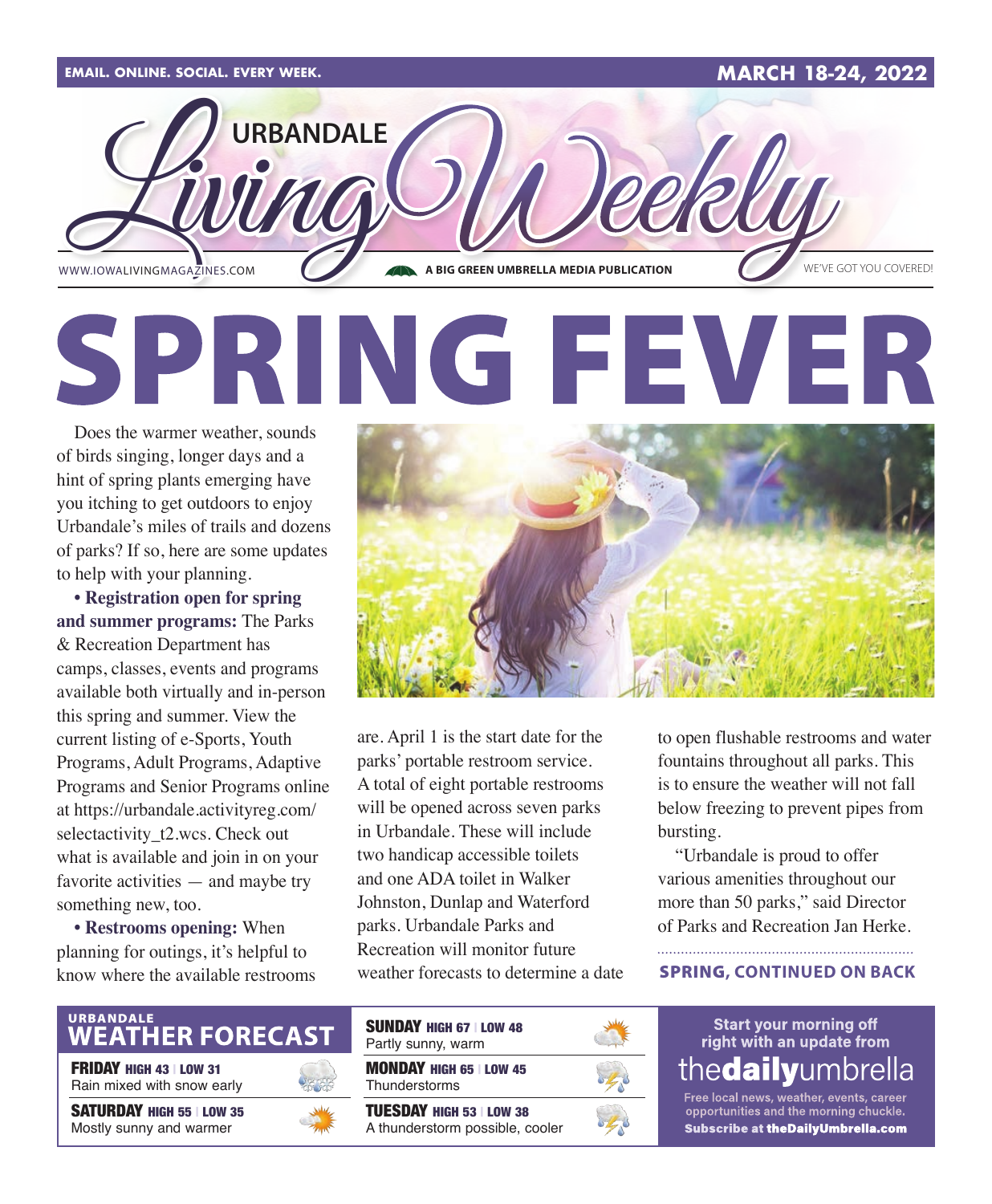**MARCH 18-24, 2022** URBANDALE *Living Weekly* BIG GREEN UMBRELLA MEDIA

FROM THE PUBLISHER

# OH, WHAT A BEAUTIFUL MORNIN'

"Oh, what a beautiful mornin', oh, what a beautiful day. I've got a wonderful feeling, everything's going my way."

My friend Jim Gorsche brightened my morning by singing that song during a vacation our families spent together a few years ago. I told him I loved his attitude. His son, Jack, gave an eye roll and told me that his dad sings that song every morning. And why not?

Some of you know that "Oh, what a beautiful mornin'" is the opening song for the "Oklahoma!" musical and premiered on Broadway in 1943. It was written by Richard Rodgers and Oscar Hammerstein II and sung in the original musical by Curly McLain. Personally, I prefer Jim Gorsche's version. Regardless, you are likely going to struggle to get this song out of your head for the remainder of the day. That's a good thing.



One of my goals in column writing is to bring a smile to the faces of our readers. Meanwhile, I receive demands from a handful of you telling me that I need to tackle contentious subjects locally and from around the world. Sometimes I do, but, more often than not, I simply want to make you smile with something other than Russian invasions, educational funding, or COVID updates. There is enough

anger and division in the world today, and you have hundreds of news sources to find that — with more on the way. We might all do better by listening to the words of author and motivational speaker Zig Ziglar: "A positive attitude will have positive results because attitudes are contagious."

How about you? Do you have a song, phrase, prayer or meditation that starts your day off right? I hope that you do and that you will join my friend Jim and me and have a beautiful morning. I have a wonderful feeling that everything will go your way.

Have a wonderful week, and, as always, thanks for reading.

#### **Shane Goodman**

#### President and

Publisher



Big Green Umbrella Media shane@dmcityview.com 515-953-4822, ext. 305

**URBANDALE** Deekly

**A publication of Big Green Umbrella Media, Inc. Address:** 8101 Birchwood Court, Suite, D, Johnston, IA 50131 **Website:** [www.iowalivingmagazines.com](http://www.iowalivingmagazines.com)



**News contact** Tammy Pearson 515-953-4822, ext. 302 [tammy@iowalivingmagazines.com](mailto:tammy@iowalivingmagazines.com)



**Advertising contact** Jolene Goodman 515-326-0082 jolene@iowalivingmagazines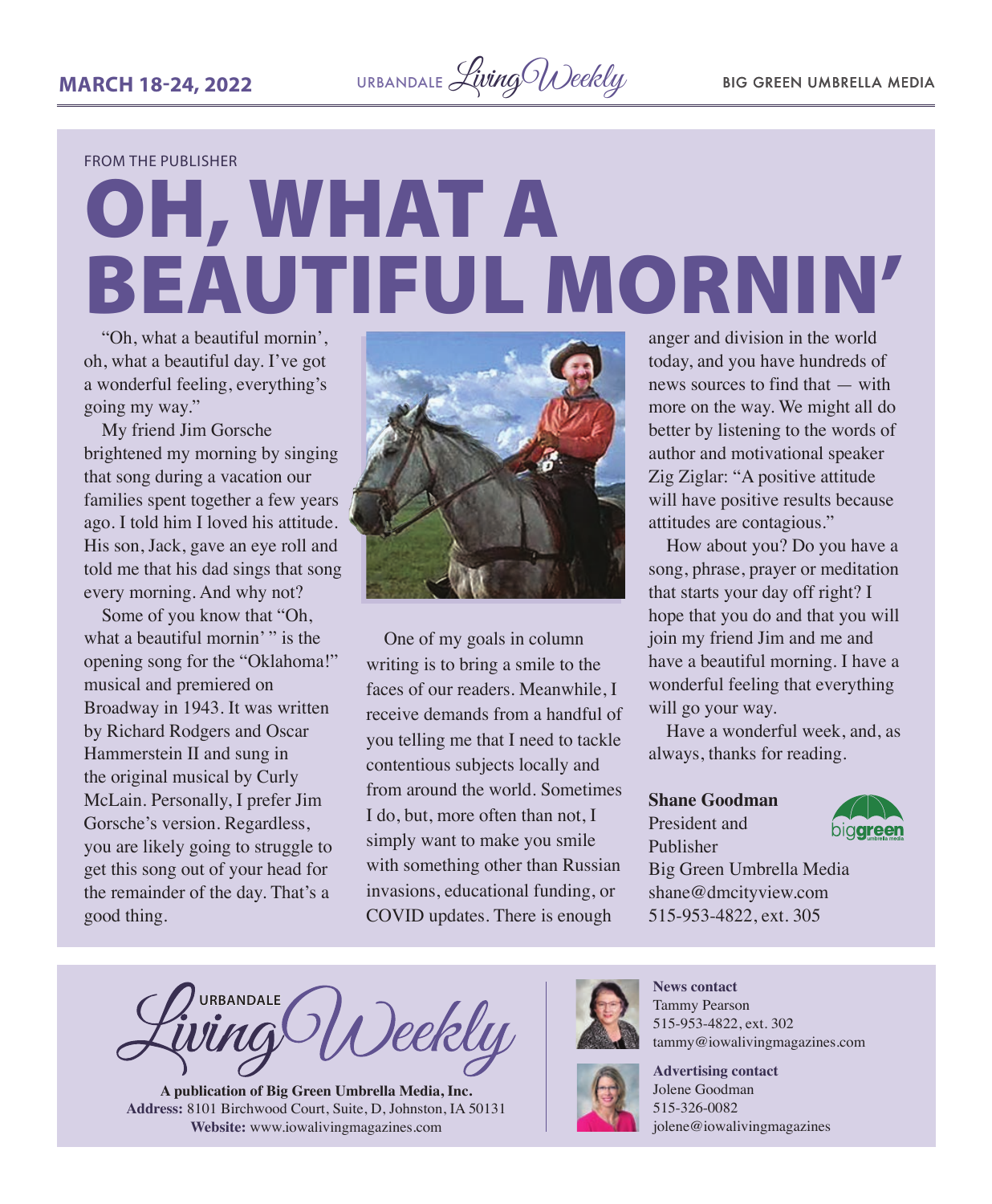

## **SEEN IN URBANDALE** THE URBANDALE CHAMBER OF COMMERCE CELEBRATED A RIBBON CUTTING FOR DESIGN 2 BUILD AND THEIR NEW LOCATION AT 2772 104TH ST. ON FEB. 17.



Jen Bolder, McKenna Waller and Kate Hinkhouse Megan Barber and Logan Shaver Jacque Matsen and Kevin Diehl

![](_page_2_Picture_6.jpeg)

![](_page_2_Picture_8.jpeg)

![](_page_2_Picture_10.jpeg)

![](_page_2_Picture_12.jpeg)

Amy Anderson and Michelle Odor Kim Hinkhouse and Heath Hinkhouse

![](_page_2_Picture_14.jpeg)

Andrea Love and Brocke Palmer

# SPRING CLEAN UP

The annual no-charge curbside clean up will be held on various dates in May. The event allows residents to dispose of almost anything, and it's hard to know what crews will encounter curbside. The city normally rents large trucks and equipment and employs temporary workers to help collect all the items — but due to supply chain issues, the City is making some changes to the event. For information about dates and times, as well as what can and cannot be put on the curb, visit [https://www.urbandale.org/942/](https://www.urbandale.org/942/Spring-Clean-Up) [Spring-Clean-Up](https://www.urbandale.org/942/Spring-Clean-Up). ■

## TALK WITH OFFICIALS

**INFORMATION** Talk with Officials is a forum for the business community to connect with elected officials representing Urbandale at the State, County, City and School District. The events are open to the general public and held on the last Saturday of each respective month. The next event is Saturday, March 26 from 10:30 a.m. to noon. Registration is required. Check for updates on whether or not the event will be virtual.

Invited elected officials include: Urbandale Mayor Robert Andeweg, Sen. Brad Zaun (R), Rep. John Forbes (D), Rep. Eddie Andrews (R), Polk County Supervisor Robert Brownell (R) and Katherine Howsare, Urbandale School Board president.

For more information and registration, visit [http://www.](http://www.uniquelyurbandale.com) [uniquelyurbandale.com](http://www.uniquelyurbandale.com) or email Tiffany Menke, [tmenke@](mailto:tmenke@urbandalechamber.com) [urbandalechamber.com.](mailto:tmenke@urbandalechamber.com)  $\blacksquare$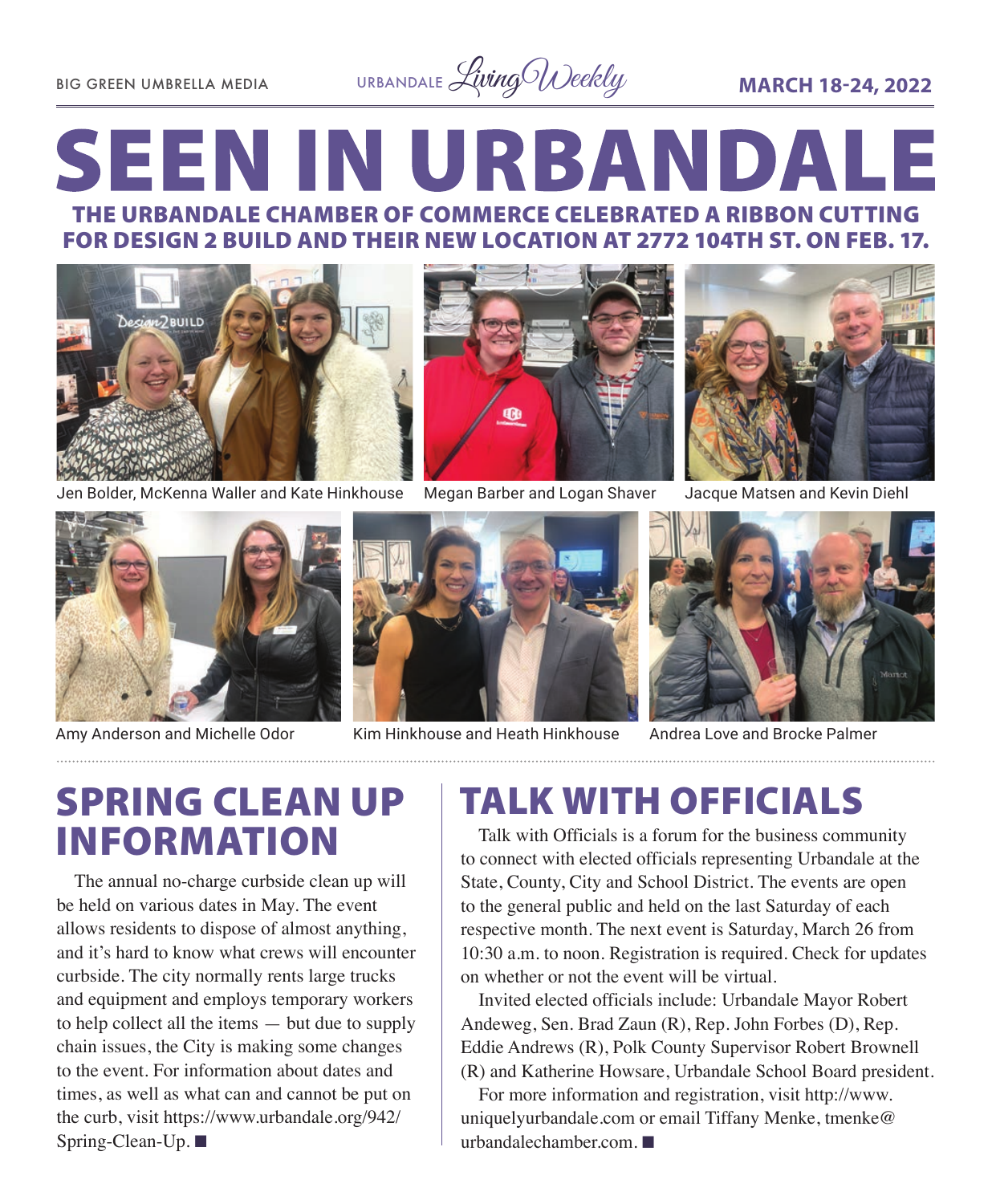![](_page_3_Picture_1.jpeg)

## URBANDALE STUDENTS WIN PRIZE IN C-SPAN **COMPETITION**

C-SPAN announced that Luis Jimenez, Will Schumacher and Cody Iwig, students at Urbandale High School, are honorable mention prize winners in C-SPAN's national 2022 StudentCam competition. Jimenez, Schumacher and Iwig will receive \$250 for the documentary, "Agriculture and the Farm Bill."

The competition, now in its 18th year, invited all middle and high school students to enter by producing a short documentary. C-SPAN, in cooperation with its cable television partners, asked students to explore a federal policy or program and address the theme:"How does the federal government impact your life?"

In response, more than 3,000 students across the country participated in the contest. C-SPAN received more than 1,400 entries from 41 states, Washington, D.C., Morocco and South Korea.

The 150 winning videos can be viewed at [www.studentcam.org.](http://www.studentcam.org) $\blacksquare$ 

### SURVEY UNDERWAY OF URBANDALE SENIOR RECREATION CENTER

Are you 55 or older? The City of Urbandale asks you to participate in one of two surveys. One is for those who attend the USRC, and one is for those who do not regularly participate in USRC programs. Take a few minutes to fill one out and help the City plan for expanding its offerings. Visit [https://www.urbandale.org/1043/](https://www.urbandale.org/1043/Senior-Recreation-Program-Surveys) [Senior-Recreation-Program-Surveys.](https://www.urbandale.org/1043/Senior-Recreation-Program-Surveys)

## FUNERAL NOTICES

*Funeral notices can be emailed to tammy@iowalivingmagazines.com and run for free.*

#### **VELDA FAY JAMES**

Velda Fay James, 88, died March 6, 2022, at home. A Mass of Christian Burial was held Thursday, March 17 at St. Pius X Catholic Church. Graveside services followed at Hopeville Cemetery, Hopeville.

![](_page_3_Picture_14.jpeg)

Velda was born in Barney and graduated from Murray High School and later from Creighton

University. She married Gerald "Red" James in 1950. He preceded her in death. She is survived by her children, Jerome (Myra) James, Edward (Lulu) James, Sheila Stevens (Kevin) and Susan Donnelly, and many other relatives and friends.

A vigil service was held March 16 at Iles Westover Chapel. A full obituary is available at [IlesCares.com.](http://IlesCares.com)  $\blacksquare$ 

#### **LONNY RAY BARTELS**

Lonny Ray Bartels, 81, died March 12, 2022, at Mercy Hospice in Johnston. Memorial services were held March 17 at St. Paul Presbyterian Church in Johnston. He was born in Carroll and married Janet Mason on Sept. 24, 1961, in Westside. Lonny was an accountant for Wellmark Blue Cross/Blue Shield, retiring in 2001.

![](_page_3_Picture_20.jpeg)

He is survived by his wife, Janet Bartels; his children, Patricia (Rob) Atkinson, Janette (Skip) Frey and Brett Bartels; and many other relatives and friends. A full obituary is available at [IlesCares.](http://IlesCares.com)  $com. \blacksquare$  $com. \blacksquare$ 

### NEW BOOK CLUBS AT THE LIBRARY

In response to the feedback the library received from its community surveys, it will be offering the following monthly book clubs starting in February.

**• Book Chat** meets the first Wednesday at 1 p.m. to discuss what participants are randomly reading.

**• Double-Booked** has two sessions to choose from, on the second Tuesday at 6 p.m. and fourth Wednesday at 1 p.m. to discuss a literary fiction or non-fiction title.

View all programs by visiting [www.urbandalelibrary.org](http://www.urbandalelibrary.org) to find the online calendar and register or call 515-278-3945. Most events have limited space and require registration.  $\blacksquare$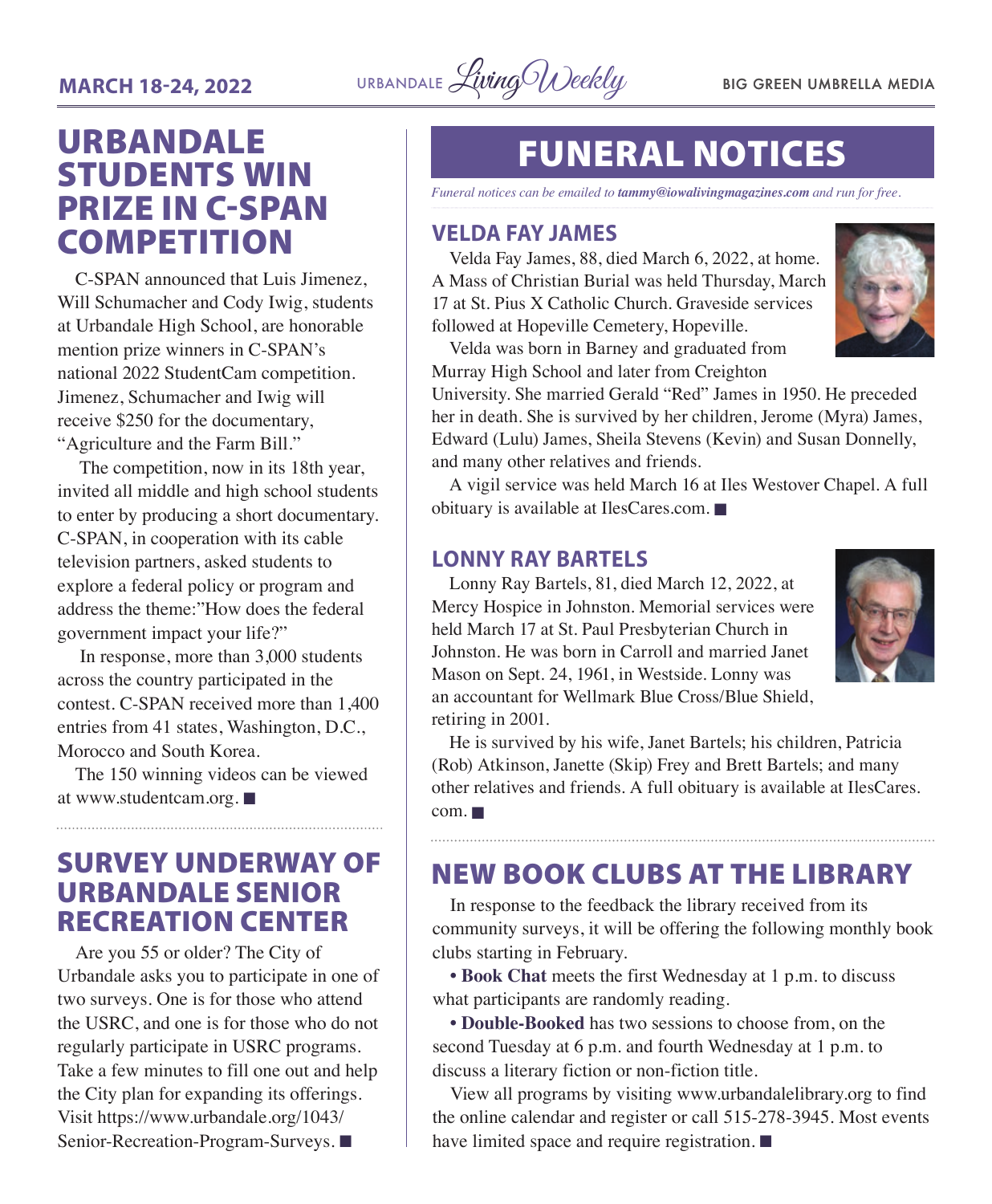![](_page_4_Picture_1.jpeg)

## FILM REVIEWS **By Michael C. Woody**

#### 'KIMI'

A hidden gem on HBO/Max streaming service, "Kimi" stars Zoe Kravitz (Lenny's daughter) as a young woman working for an Apple-like service. She scans and answers questions on their Siri-like service. When she thinks she hears a crime committed, all the bad guys come looking for her. It has echoes of the Hitchcock thriller "Rear Window," and that's never a bad thing.

**Grade: B+**

#### 'DOG'

Channing Tatum, in an effort to get back in the military after health issues, volunteers to drive a fallen soldier's service dog to Texas for his funeral. Wild and completely unbelievable antics follow, which also include Tatum removing his shirt multiple times and being soaked with water once, too. Harmless but brainless.

**Grade: B**

#### 'UNCHARTED'

Tom Holland ("Spider-Man") and Mark Wahlberg join forces to find a mythical treasure with many, many, many bad guys on their tails. This is an action-adventure movie that would be perfect for grade-school-aged kids. It is charming and funny at times, and the special effects are great.

**Grade: B**

#### 'THE WORST PERSON IN THE WORLD'

 An art film from Norway about a young woman and her search to find love. This won't be for everyone, but my wife and I both loved it. Funny, poignant and, at many times, surprising.

#### **Grade: A-** n

*Michael C. Woody has been reviewing movies on radio and television since 1986 and can be heard talking movies every Wednesday afternoon at 2:30 p.m. on KXn0 106.3 with Keith Murphy and Andy Fales. You can also follow him on Twitter at MrMovieDSM.* 

![](_page_4_Picture_17.jpeg)

![](_page_4_Picture_18.jpeg)

"Kimi"

![](_page_4_Picture_20.jpeg)

"Dog"

![](_page_4_Picture_22.jpeg)

"Uncharted"

![](_page_4_Picture_24.jpeg)

"The Worst Person in the World"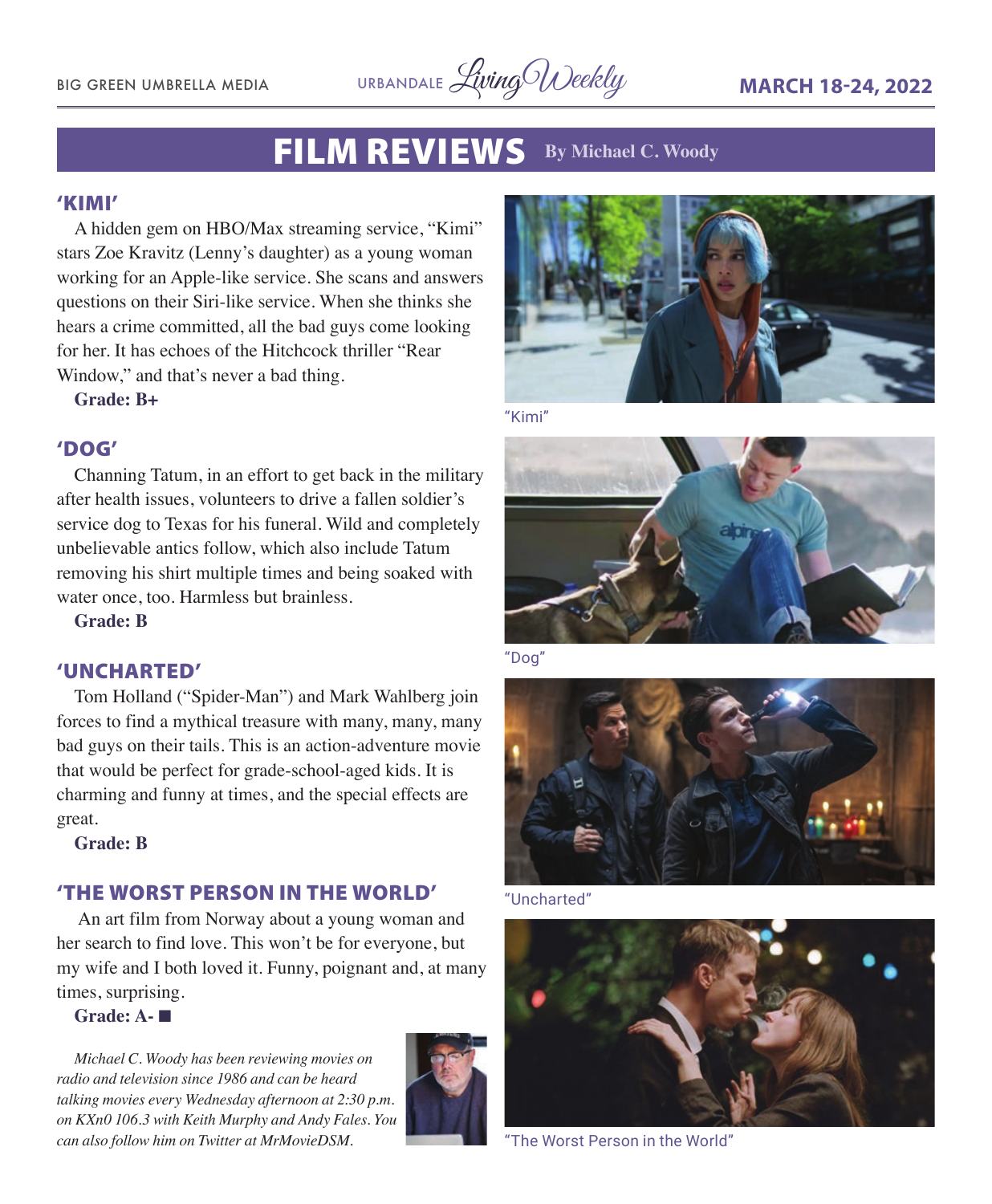![](_page_5_Picture_2.jpeg)

#### **EVENTS IN THE AREA EMAIL YOUR EVENT INFORMATION TO<br>TAMMY@IOWALIVINGMAGAZINES.COM**

### ENTIRELY KIDS DAY: FIND YOURSELF INSIDE ART

#### **Saturday, March 19, 10 a.m. to 3 p.m. Des Moines Art Center**

This free event features immersive arts opportunities for families. Participate in hands-on art projects, take an interactive museum tour, or enjoy storytime, all while experiencing the Art Center's must-see exhibition "Immersive." The schedule includes Storytime with Rosie from the Des Moines Public Library at 11 a.m.; Eulenspiegel Puppet Theatre presents "Shenanigans: Animals in Charge!" at 1 p.m.; and Participatory Walk with Art Center Museum Educator Mia Buch at 2 p.m.

### DES MOINES SYMPHONY: BEETHOVEN MEETS SHOSTAKOVICH

**March 19, 7:30 p.m., and March 20, 2:30 p.m. Des Moines Civic Center**

Beethoven meets Shostakovich under the guest baton of maestro Jahja Ling in this brilliant package of orchestral power that begins

![](_page_5_Picture_10.jpeg)

with American composer John Harbison's glittery, effervescent "Remembering Gatsby." Rising star Janice Carissa plays Beethoven's poetic Third Piano Concerto, equal parts turbulent and tender. Shostakovich's Fifth Symphony, composed under Stalin's oppressive Soviet regime, expresses hope and despair alike in a dramatic cry of rebellion. https://my.desmoinesperformingarts. org/events.

#### STORM SPOTTER TRAINING

#### **March 22, 6:30-8:30 p.m.**

#### **1907 Carpenter Avenue, Des Moines**

The National Weather Service (NWS) Des Moines office and Polk County Emergency Management are collaborating again for an in-person Storm Spotter Training during Severe Weather Awareness

Week. Storm Spotter volunteers are important to the community to provide severe weather reports. Spotters relay their reports to the NWS as they see it unfolding, and forecasters use this information to track storms and alert the public to dangerous weather situations. Registration is required as seating is limited: https://www.eventbrite.com/e/2022-national-weatherstorm-spotter-training-tickets-272232212877. If you are not able to make this training, but still want to be a Storm Spotter, the NWS has other options for you to attend. Visit https://www.weather.gov/dmx/ stormspotting.

#### 'HADESTOWN' **March 22-27 Des Moines Civic Center**

The national tour of this winner of eight Tony Awards comes to Des Moines. Welcome to Hadestown, where a song can change

![](_page_5_Picture_19.jpeg)

your fate. This acclaimed new show by celebrated singer-songwriter Anaïs Mitchell and innovative director Rachel Chavkin is a love story for today… and always. https://desmoinesperformingarts.org/events/ hadestown/.

#### 'SINGIN' IN THE RAIN'

#### **March 25 - April 10 Des Moines Community Playhouse, 831 42nd St., Des Moines**

Hollywood, California, 1927. Silent movies are becoming a thing of the past, and "talkies" are all the rage. Leading ladies now must have voices as endearing as their physical form, but the vocals of Monumental Studios' biggest star, Lina Lamont, are found lacking, so something must be done. www. dmplayhouse.com.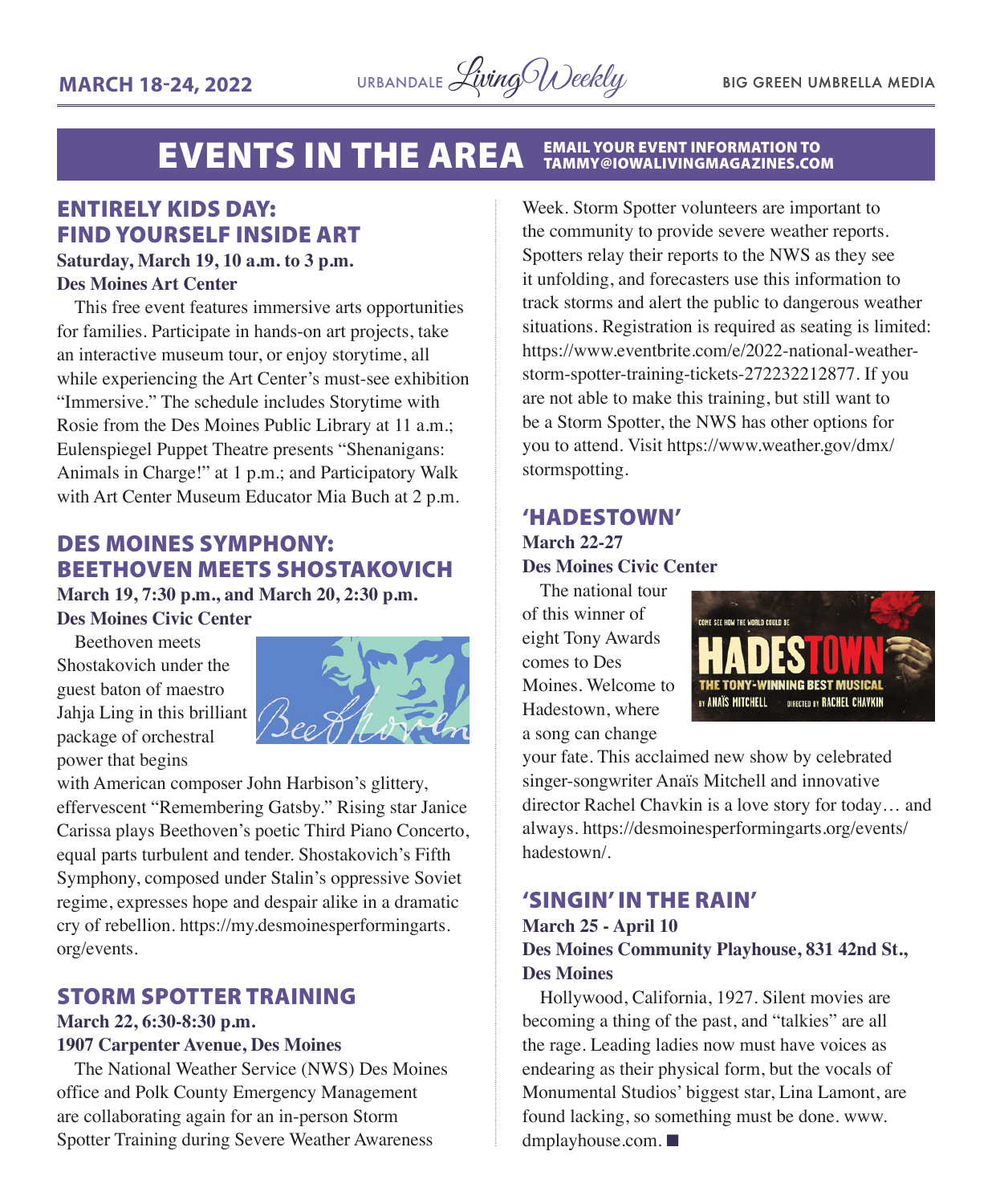![](_page_6_Picture_2.jpeg)

#### RECIPE

# 5 STEPS FOR MASTERING FAMILY MEAL PLANNING

 *(Family Features)* As you and your family embark on a mission to create delicious, nutritious meals all while saving money, it's key to remember meal planning is essential for success. From tracking a list of ingredients you'll need to noting your loved ones' favorite foods, there are some easy steps you can take to make dinners at home enjoyable and budget friendly.

Getting on track with your own plan can start with these tips from Healthy Family Project's Mission for Nutrition, which aims to help families find weekly meal success with an internationally inspired e-cookbook including grocery lists, recipe ideas and cooking hacks.

**1. Work together.** Before heading to the store or heating up the oven, sit down with your loved ones and make a list of easy-tomake recipes you all enjoy. Each time you discover a new favorite, add it to the list so you'll have a reference guide when it's time to plan a week's worth of meals.

**2. Stick to a schedule.** Set a day and time each week your family can meet and plan out dinners. This also offers an opportunity to bring to light any newfound favorites or fresh ideas while bringing everyone to the same room for quality time together.

**3. Plan time-saving processes.** Think ahead while planning meals and consider the equipment you'll need. Saving time while cooking can be as easy as sticking to recipes that call for hands-off appliances like a slow cooker or pressure cooker and using a food processor rather than a knife

![](_page_6_Picture_10.jpeg)

and cutting board.

**4. Schedule a "leftovers night."** When you prep dinners that call for crossover ingredients, it's easier to turn one meal into two. For example, buying sweet onions and chicken breast to make Chicken Apple Enchiladas means you'll have those ingredients on hand for Greek Chicken Bowls later in the week.

**5. Make a list.** Once you've decided on recipes for the week, create a list of all the ingredients you'll need. While you're at the store, stick to your plan and avoid impulse buys to help stay on track while getting in and out quicker.

Find more recipes and meal planning tips by downloading the free e-cookbook at healthyfamilyproject.com/mission-fornutrition and join the conversation by following #missionfornutrition on social  $media. \blacksquare$ 

#### **CHICKEN** APPLE ENCHILADAS

*Recipe courtesy of Healthy Family Project's Mission for Nutrition*

1/2 sweet onion, diced 1 jalapeno, diced 1 Envy or Jazz apple, diced 2 cups cooked shredded chicken 8 flour tortillas 6 ounces shredded Mexican blend cheese, divided 1 can red enchilada sauce cilantro (optional)

#### **Directions**

Heat oven to 350 F. In skillet, cook onions until translucent. Add jalapeno and apple; saute 2-3 minutes. Add cooked chicken and mix well. Remove from heat. Lay out tortillas and sprinkle cheese on each. Add chicken mixture and roll. Place in baking dish and cover with enchilada sauce. Bake 20 minutes, or until heated throughout.  $\blacksquare$